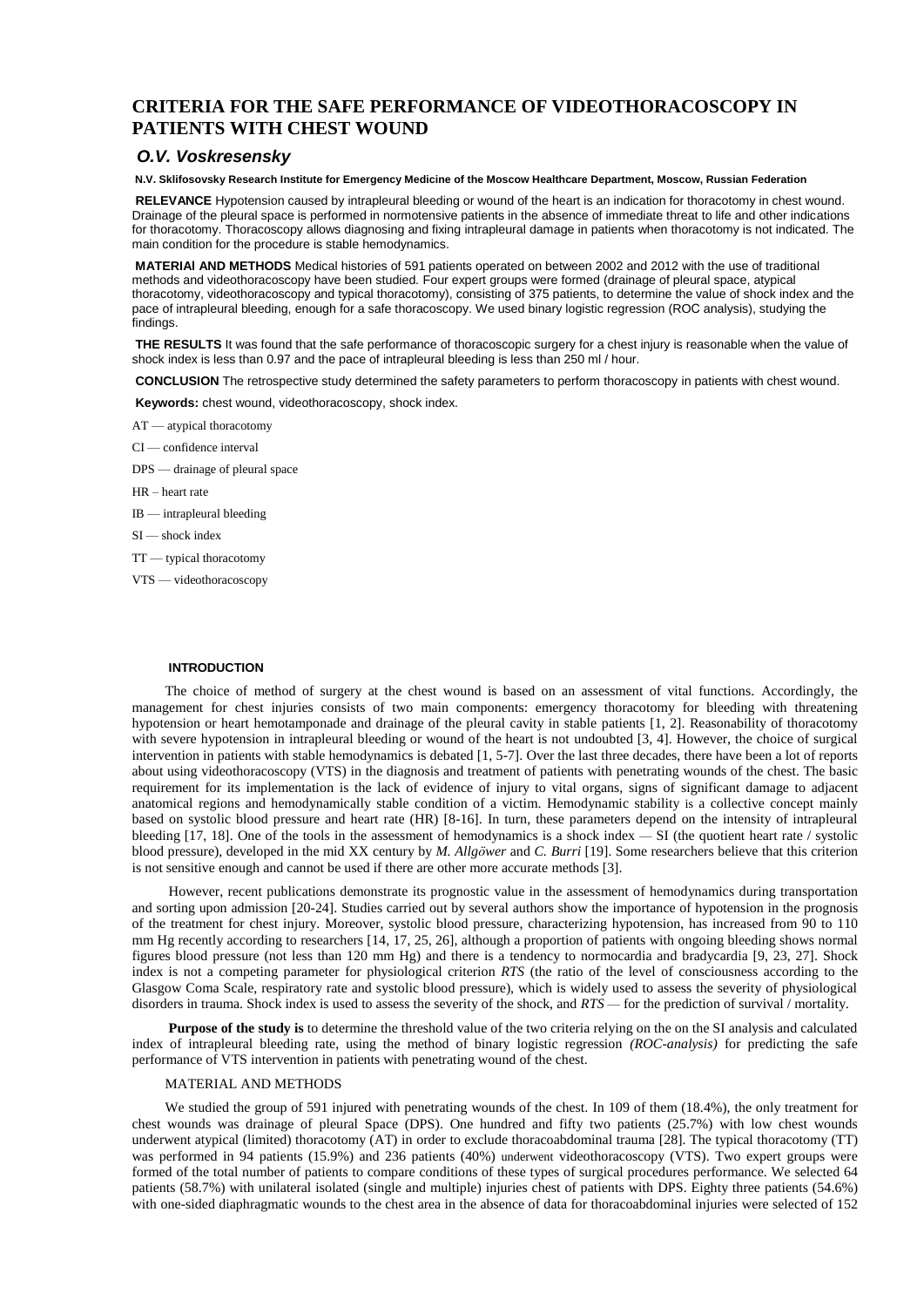patients with AT performed only to diagnose injuries of the diaphragm. Thirty one patients (33%) with unilateral isolated chest injury were selected of 94 victims who underwent TT, where thoracotomy was performed on the absolute medical grounds due to the intense intrapleural bleeding or hemotamponade heart. In addition, 21 patients from the group of victims who underwent AT (13.8%) were included into this group, but with a massive intrapleural bleeding, which is an absolute indication for thoracotomy. This expert group included 52 patients in total. Of 236 victims, who underwent VTS we selected 176 patients (74.6%) with unilateral injuries, where the main and only treatment for VTS was performed with no conversions and laparotomy. The number patients in the sample group was 375 (see Table). In the expert group, the average volume of hemothorax (HT) in patients with DPS and AT did not differ, and in patients undergoing VTS, it was higher than in the previous two groups *(p*<0.05). In patients from an expert group with TT, the HT volume was significantly higher than in patients with DPS, VTS and AT combined *(p* <0.05) (Fig. 1). In patients with DPS, VTS and AT, the time between injury and surgery did not differ *(p>*0.05), whereas in patients who underwent TT, the period between injury and operation was significantly shorter than in the other groups  $(p<0.05)$ (Fig. 2). This is associated with more severe injuries and more serious condition of patients initially with larger HT, which led to deterioration of hemodynamics (manifested in the growth of SI) and required immediate surgery. The average value of SI in patients with invariable indications for TT was 1.32±0.82, which was significantly higher than that of the patients who underwent other surgical procedures combined—  $0.77 \pm 0.18$  ( $p<0.05$ ). No differences in SI of victims who had had other interventions were identified (p>0.05) (Fig. 3). Shock index was measured upon admission of the victim to the operating room. Before the surgery, patients underwent normal ultrasound and / or x-ray of the chest. In the presence of hemopneumothorax, DPS was performed. Further tactics depended on the results of drainage. The average rate of intrapleural bleeding amount was calculated using HT and the time between the injury and surgery. In groups with VTS, DPS and AT performed to exclude thoracoabdominal wounds, in the absence of intensive intrapleural bleeding it ranged from 10 to 515 ml/h ( $76\pm78$  ml/h), whereas patients with absolute indication for thoracotomy — 120-2600 ml/h (772 $\pm$ 531 ml/h) *(p*<0.05).



Fig1. Comparison of the volume of hemothorax in victims who underwent various types of surgical procedures. Notes: AT — atypical thoracotomy; VTS — videothoracoscopy; CI — confidence interval; DPS — drainage of pleural space; TT — typical thoracotomy



Fig 2. Comparison of the time between the injury and operation in patient of the expert groups undergoing various types of surgery. Notes: AT - atypical thoracotomy; VTS — videothoracoscopy; CI — confidence interval; DPS — drainage of pleural space; TT — typical thoracotomy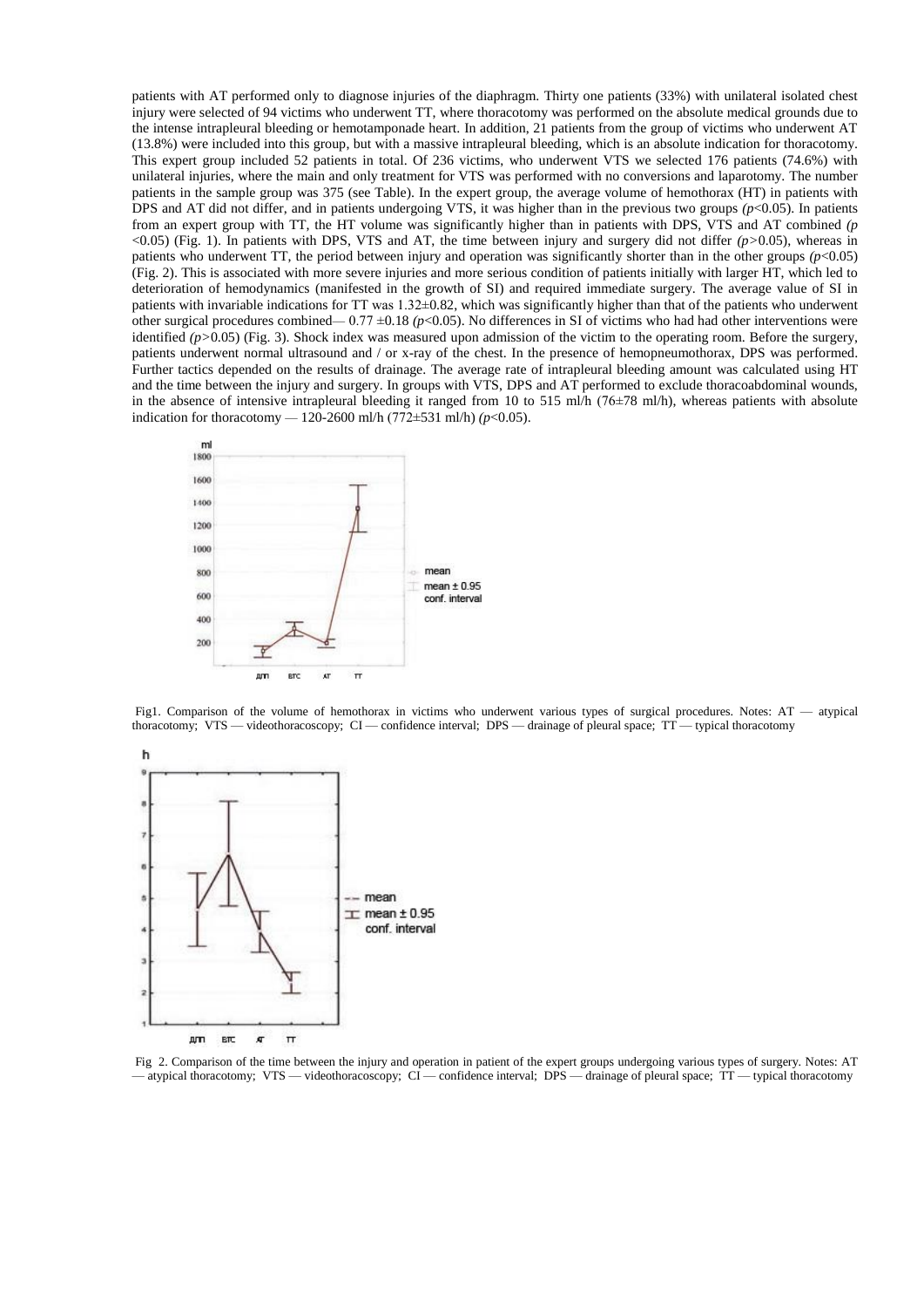**The main parameters of the expert groups** 

*Table* 

| Type of surgery                         | Parameters      |            |                |                                             |                    |
|-----------------------------------------|-----------------|------------|----------------|---------------------------------------------|--------------------|
|                                         | Shock<br>index  | <b>ISS</b> | Hemothorax     | Time between<br>injury<br>and<br>surgery, h | Expert group,<br>n |
| of<br>the<br>Drainage<br>pleural cavity | $0.75 \pm 0.12$ | $6 \pm 2$  | $146 \pm 193$  | $4.61 \pm 4.54$                             | 64                 |
| Videothoracoscopy                       | $0.76 \pm 0.15$ | $7 + 3$    | $340 \pm 396$  | $6.43 \pm 10.31$                            | 176                |
| Atypical<br>thoracotomy                 | $0.75 \pm 0.11$ | $9 + 4$    | $218 \pm 160$  | $3.95 \pm 2.79$                             | 83                 |
| Typical<br>thoracotomy                  | $1.28 \pm 0.81$ | $13 \pm 7$ | $1373 \pm 699$ | $2.33 \pm 1.12$                             | 52                 |



Fig 3. The average value of SI in victims who underwent thoracoscopy (VTC), drainage of pleural space (DPS), atypical thoracotomy (AT) and typical thoracotomy (TT)

For comparison of the average values, the median *Kruscal-Wallis* test from the statistical package *Statistica* 7.0. was made. We used software statistical package IBM SPSS Statistics v.19 for the *ROC-analysis*. The value of the regression level as"1" indicated an obligatory thoracotomy, "0" completely excluded thoracotomy.

# **RESULTS**

As seen on Fig. 4, for the criterion of "shock index" area under the curve *(Area Under Curve)* was 0.836, confidence interval (CI) was 95% (0.767-0.905). The cutoff threshold  $(Tr_0)$  was calculated by adding the sensitivity  $(Se)$  to specificity  $(Sp)$ and corresponded to the value of  $SI = 0.97$  (sensitivity  $-60.4\%$ , specificity  $-94.2\%$ ). As seen on Fig. 5, for the criterion of "the rate of intrapleural bleeding", AUC was  $0.992$ , CI  $-95\%$   $(0.985-0.998)$ , Tro corresponded to the rate of bleeding of 255 ml/h (sensitivity  $-95.6\%$ , specificity  $-96.6\%$ ).

### **RESULTS AND DISCUSSION**

In patients with penetrating wound of the chest, not requiring emergency thoracotomy, VTS can be an alternative to other surgical methods. For safe use of the VTS, it is necessary to determine the optimal parameters of hemodynamics. In order to prevent undue bleeding during thoracoscopic hemostasis we should define a threshold rate of bleeding, which allows hemostasis during the VTS to be safely performed.

Application of *ROC-test* showed a lack of sensitivity of SI in the prognosis of thoracotomy, but high specificity of this criterion. This means that a value of SI less than 0.97 excludes indications for thoracotomy in 94.2% of the victims. As seen on Fig. 5, the rate of bleeding is a highly informative criterion, but requires a certain volume of HT. Experience has shown that the most informative and rapid method for determining the volume of HT in stable victims not requiring thoracotomy, is the computed tomography. For greater accuracy of the prognosis, both these criteria (SI and rate of bleeding) should be evaluated in parallel.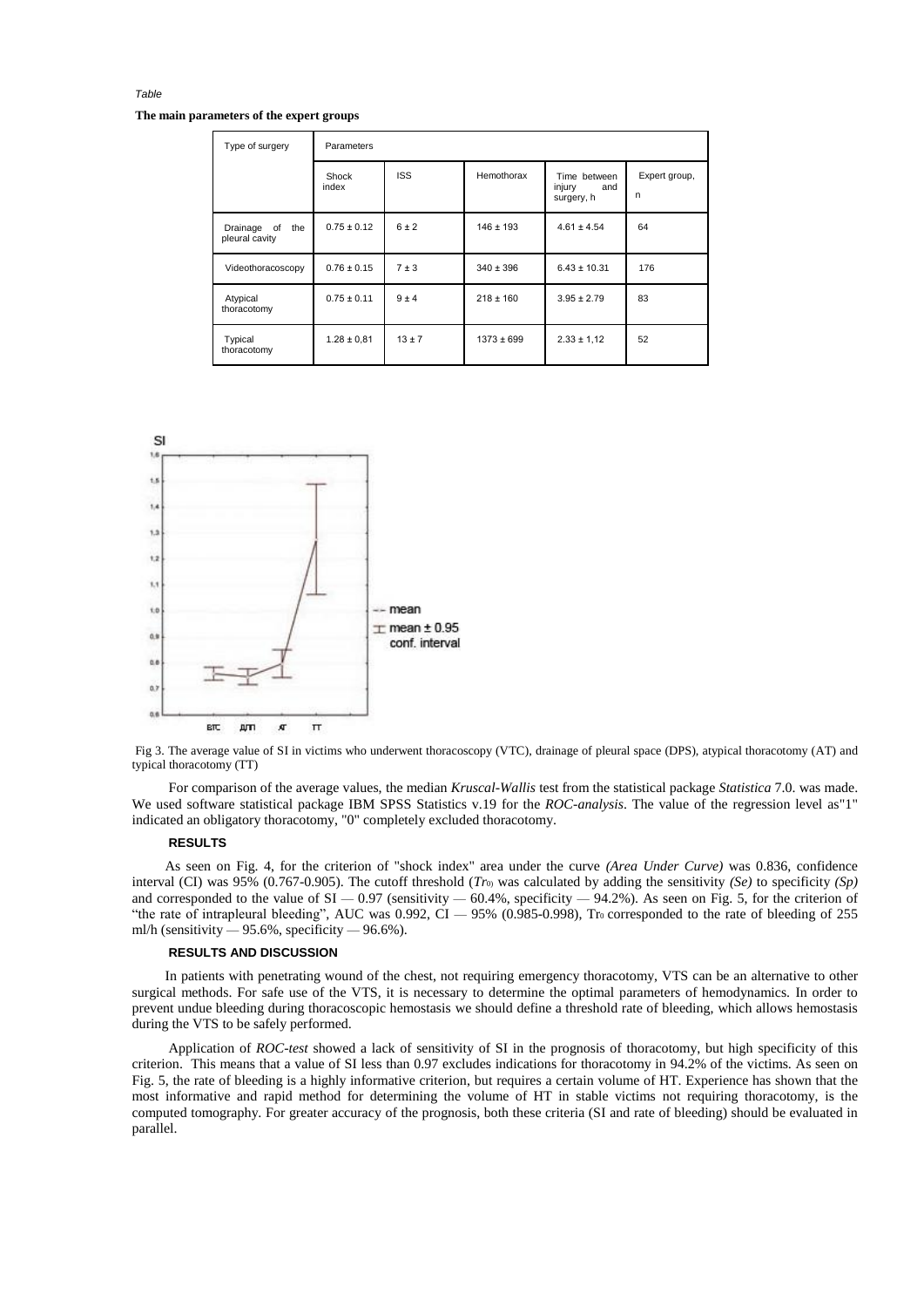



Fig. 4. Diagram. *ROC*-curve: determining a threshold value of "shock index"

Fig. 5. Diagram. *ROC*-curve. Determination of the threshold parameter "rate of intrapleural bleeding"

## **CONCLUSION**

In contrast to the empirically calculated average values of shock index and the average rate of intrapleural bleeding, binary logistic regression method allowed to find the threshold values of these parameters, below which the probability of safe performance of videothoracoscopy is 94.2% according to the criterion of shock index and 96.6% according to the criterion of intrapleural bleeding intensity.

**Article received on November 12, 2014** 

*For correspondence:* 

**Voskresensky Oleg V.,** 

Senior Researcher of the Departament of Thoracoabdominal Surgery,

**N.V. Sklifosovsky Research Institute for Emergency Medicine of the Moscow Healthcare Department, Moscow, Russian Federation** 

[e-mail: olegvskr@mail.ru](mailto:olegvskr@mail.ru)

### **REFERENCES**

1. Demetriades D., Velmahos G.C. Penetrating injuries of the chest: indi- cations for operation. *Scand J Surg*. 2002; 91 (1): 41–45.

2. Sotnichenko B.A., Glushko V.V., Makarov V.I., et al. Taktika khirurga pri otkrytykh sochetannykh povrezhdeniyakh grudi mirnogo vremeni [Tactics of surgeon with open associated chest injuries in peacetime]. *Byulleten' VSNTs SO RAMN*. 2007; 56b (4): 111-114. (In Russian).

3. Moore F.A., Moore E.A. Initial Management of Life-Threatening Trau- ma. In: W.W. Souba,ed. ACS Surgery: Principles & Practice. 6<sup>th</sup>ed. WebMD Professional *Publishing*, 2007. 1125–1144.

4. Onat S., Ulku R., Avci A., et.al. Urgent thoracotomy for penetrating chest trauma: analysis of 158 patients of a single center. *Injury*. 2011; 42 (9): 900–904.

5. Goiti J.J., Smith G.H. Emergency surgery for stab wound to the heart. Ann R Coll Surg Engl. 1984; 66 (3): 221–222.

6. Dobrovolsky S.R., Popovich V.K., Vasilyeva N.A., Burtsev A.S. O lechenii raneniy grudi [On the treatment of chest injuries]. *Khirurgiya*. 2007; 5: 32–38. (In Russian).

7. Manlulu A.V., Lee T.W., Thung K.H., et al. Current indications and results of VATS in the evaluation and management of hemodynamically stable thoracic injuries. *Eur J Cardiothorac Surg.* 2004; 25 (6): 1048–1053.

8. Jones J.W., Kitahama A., Webb W.R., McSwain N. Emergency Thoracoscopy: A Logical Approach to Chest Trauma Management. *J Trauma*. 1981; 21 (4): 280–  $284$ 

9. Kassavin D.S., Kuo Y.H., Ahmed N. Initial systolic blood pressure and ongoing internal bleeding following torso trauma. *J Emerg Trauma* Shock. 2011; 4 (1): 37– 41.

10. Lang-Lazdunski L., Mouroux J., Pons F., et al. Role of Videothoracoscopy in Chest Trauma. *Ann Thorac Surg*. 1997; 63 (2): 327–333.

11. Forster R., Storck M., Schafer J.R., et al. Thoracoscopy versus thoracotomy: a prospective comparison of trauma and quality of life. *Langenbecks* Arch Surg. 2002; 387 (1): 32–36.

12. Paci M., Annessi V., de Franco S., et al. Videothoracoscopic evaluation of thoracic injuries. *Chir Ital.* 2002; 54 (3): 335–339.

13. Lieber A., Pons F., Düsel W., et al. The value of thoracoscopy in thorax trauma. *Chirurg*. 2006; 77 (11): 1014–1021.

14. Lipsky A.M., Gausche-Hill M., Henneman P.L., et al. Prehospital hypotension is a predictor of the need for an emergent, therapeutic operation in trauma patients with normal systolic blood pressure in the emergency department. *J Trauma*. 2006; 61 (5): 1228–1233.

15. Grubnik V.V., Baydan V.V., Shipulin P.P.,et al. Rol' videotorakoskopicheskikh operatsiy v diagnostike i lechenii pronikayushchego raneniya grudi [The role of videothoracoscopy operations in the diagnosis and treatment of penetrating chest injury]. *Klіnіchna khіrurgіya*. 2009; 3: 42–44. (In Russian).

16. Goodman M., Lewis J., Guitron J., et al. Video-assisted thoracoscopic surgery for acute thoracic trauma. *J Emerg Trauma Shock*. 2013; 6 (2): 106–109. 17. Heckbert S.R., Vedder N.B., Hoffman W., et al. Outcome after Hemorrhagic Shock in Trauma Patients. *J Trauma*. 1998; 45 (3): 545–549.

18. Karmy-Jones R., Jurkovich G.J., Nathens A.B., et al. Timing of Urgent Thoracotomy for Hemorrhage After Trauma. *Arch. Surg*. 2001; 136 (5): 513–518.

19. Allgöwer M., Burri C. Schockindex. *Dtsch med Wochenschr*. 1967; 92 (43): 1947–1950.

20. King R.W., Plewa M.C., Buderer N.M., Knotts F.B. Shock index as a marker for significant injury in trauma patients. *Acad Emerg Med*. 1996; 3 (11): 1041–1045. 21. Cannon C.M., Braxton C.С., Kling-Smith M., et al. Utility of the Shock Index in Predicting Mortality in Traumatically Injured Patients. *J Trau*ma. 2009; 67 (6): 1426–1430.

22. Pearce A. Physiological markers in traumatic haemorrhagic shock. Injury. 2009; 40 Suppl. 1: S11.

23. McNab A., Burns B., Bhullar I., et al. A prehospital shock index for trauma correlates with measures of hospital resource use and mortality. Surgery. 2012; 152 (3): 473–476.